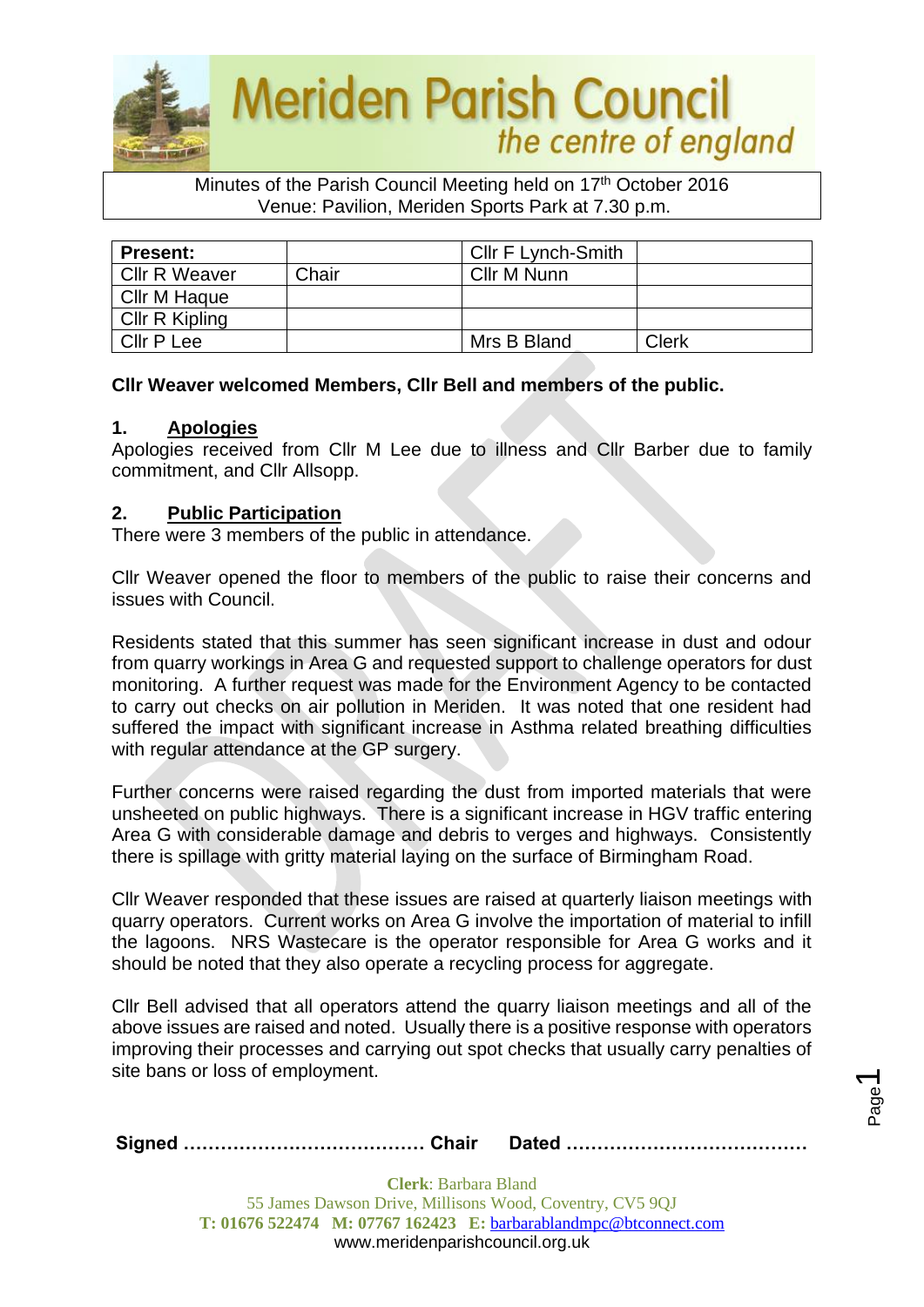

Residents were keen to know the statistics for volumes of wagons entering Area G, as this has increased significantly with materials entering and leaving the site. Also a request was made for the number of lorries reported for not using the routing agreement; not sheeting loads; site bans; loss of employment; and any other conditions that hauliers are in breach of.

Residents further stated that they have contact the Environment Agency and reported the increase in air pollution and requested the EA to attend site for the purpose of monitoring. However the EA do not have the resources and appeared "uninterested" in the problem and would only attend site if the operator was in breach of their licence conditions.

Cllr Weaver replied that the clerk would contact the Agent for the operators who had privately offered to fund independent monitoring to arrange for a site visit; however it should be noted that with the onset of winter this is probably not the ideal time to proceed.

**Action: The clerk to (i) contact the Operator's Agent for the purpose of independent air monitoring; (ii) summary of last 12 months actions by operators carrying out spot checks on hauliers who are not using dedicated routing or sheeting loads; (iii) issues raised above to be taken to Quarry Liaison forum in December; (iv) meanwhile communication with operators notifying complaints.**

Chair thanked members of the public for their participation and added they were welcome to stay for the formal council meeting.

## **3. Declarations of Interest**

3a To declare any personal interests in items on the agenda and their nature. Nothing to declare.

3b To declare any prejudicial interests in items on the agenda and their nature Nothing to declare.

### **4. Minutes**

The minutes of the Parish Council meeting held on 19<sup>th</sup> September 2016, circulated prior to meeting, were considered and agreed.

**IT WAS RESOLVED** Cllr Weaver proposed acceptance of the minutes of Parish Council meeting held on 19th September 2016, seconded by Cllr Kipling.

### **5. Finance**

5.1 Approve October Payments

The clerk circulated October payments for consideration and approval. The following items are added to the approval list:-

**Signed ………………………………… Chair Dated …………………………………**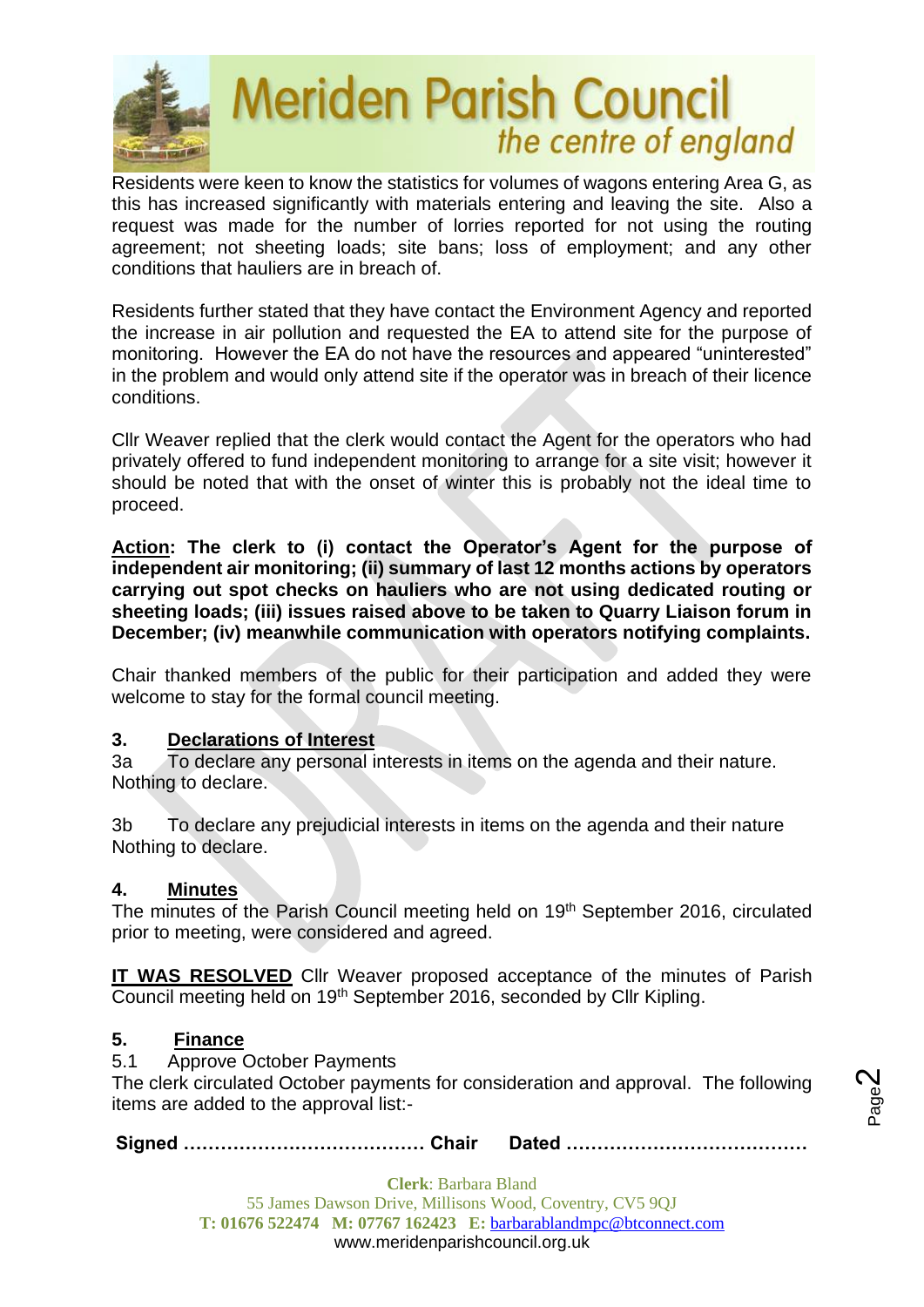

- (i) Brian Ball £382 for Meriden Parish Council increasing total October payments from £5,241.26 to £5,623.26.
- (ii) Society of Local Council Clerks £150 for Meriden Parish Council increasing total October payments from £5,623.26 to £5,773.26.
- (iii) AMS £2350 for Meriden Sports Park increasing total October payments from £2,011.99 to £4,361.99.

**IT WAS RESOLVED** Cllr R Weaver proposed approval of October payments of £5,773.26 for Parish Council, seconded by Cllr P Lee. Cllr P Lee proposed approval of September payments of £4,361.99 for Sports Park, seconded by Cllr R Kipling.

## 5.2 Grant Thornton Audit/Annual Return 2015-16

Cllr Weaver advised there have been some technical issues raised by the auditors that are currently been worked through. The clerk advised that she and Cllr Weaver are meeting with Chris Edge, Edge IT and Mike Spencer, internal auditor; Andrew Kinsey, SMBC on 19th October. Cllr Weaver advised that Wright Hassall had been instructed to halt their work undertaken on behalf of the Parish Council until the aforementioned meetings had been concluded.

**Action: Cllr Weaver and the clerk will meet with Edge IT Systems and Internal Auditor regarding the financial issues on 18th October 2016; and Andrew Kinsey, SMBC on 19th October and update Members at next meeting.**

5.3 Freehold transfer of Sports Park and VAT

The clerk advised that this matter ties in with the technical issues highlighted in the external audit. An update will be provided once the above meetings have been concluded.

### **Action**: **Clerk and Cllr Weaver to work with SMBC to conclude the matter. An update will be provided to Members at next meeting.**

## 5.4 New Financial Regulations/Audit/Transparency/Policies

The clerk reported that further to Finance Committee attendance at Budget and Precept training briefing on 15<sup>th</sup> October, the inclusion and reference to the new Local Audit & Accountability Act 2014 and Accounts & Audit Regulations 2015. The recommendation is to use the NALC template that includes the new legislation for Parish & Town Councils. Additionally there is a new Good Councillor Guide with the new legislation that reflects the responsibility of all Councillors to participate in the internal controls processes.

**Action: Finance committee to undertake review of all finance policies and regulations in accordance with NALC recommendations for Audit/Transparency policy.**

## **6. Progress Reports**

6.1 Village Hall Management Committee

|--|--|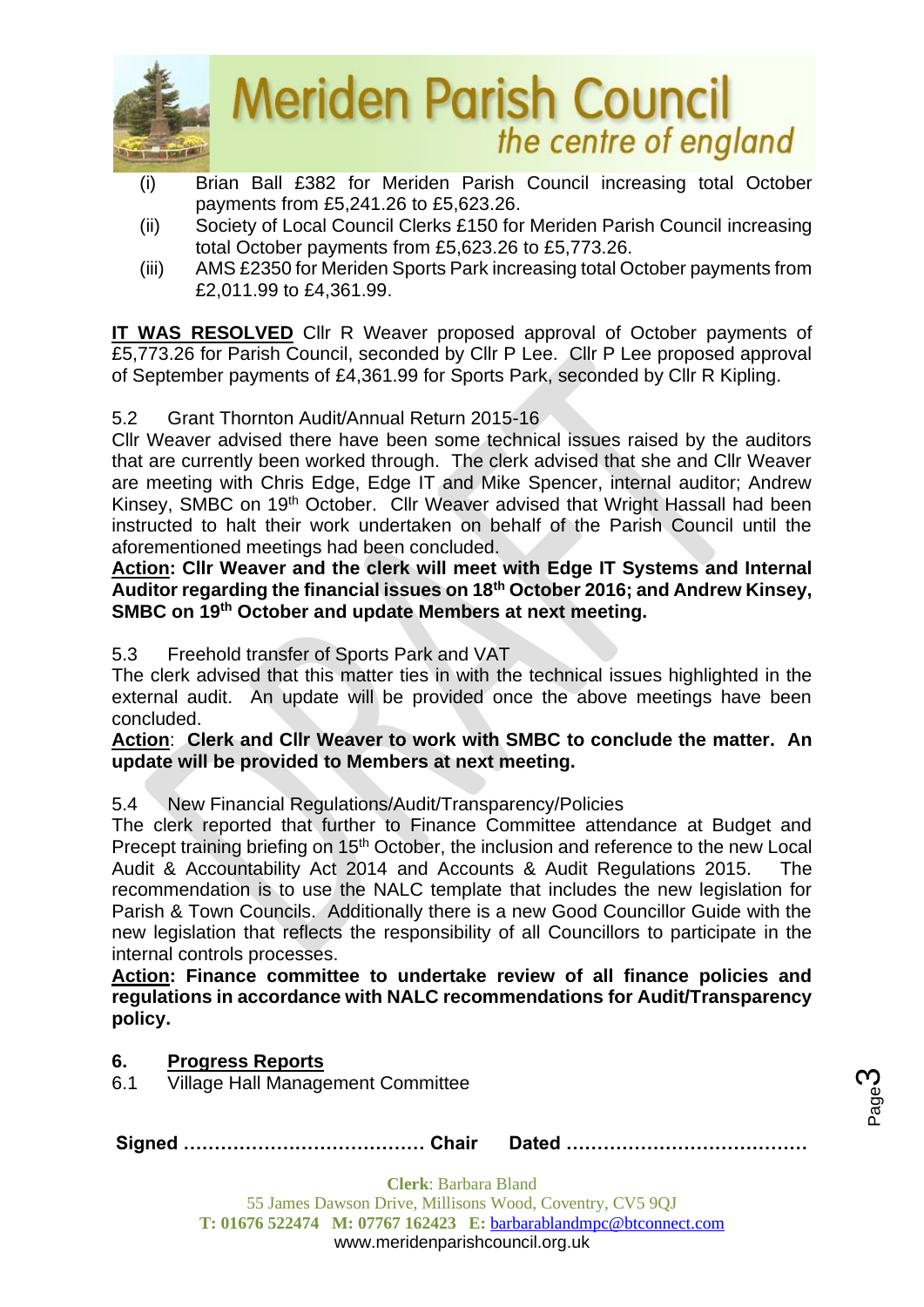

Cllr Lynch Smith reported that the latest big picture show was cancelled due to projectionist illness. The next film will be shown in November. A contingency plan is being worked on with Alive & Local so further cancellations may be avoided.

### 6.2 War Memorials

Cllr P Lee advised St Laurennce PCC via Peter Wright has requested the Parish Council take over the responsibility of the War Memorial including change of ownership. Cllr Weaver advised that a task and finish group needs to be set up for the purpose of ownership transfer, funding the maintenance, land ownership, liability and insurance and transfer of current Trust funds associated with Memorial site. Cllr Weaver requested Membership for the task and finish group and asked Cllr P Lee to chair the group that will include Cllrs M Lee and Nunn, with an update to be presented at January 2017's Council meeting.

### **Action: Cllr P Lee will set up task and finish group, arranging meetings with St Laurence PCC and SMBC Conservation Officer, Martin Saunders.**

### 6.3 Meriden Pool

Cllr Haque advised that she has not been available to attend recent meetings however the pool levels have dropped. Cllr Weaver stated that Red Kite are undertaking a management plan and will be contacting SMBC Tree and Conservation Officers for their input and environmental impact.

The SITA Trust deadline is March 2017 and ideally a partnership application can be achieved meeting this deadline.

**Action**: **Clerk to continue liaison with all parties and revisit SITA Trust registration.**

6.4 Allotments Nothing to report.

6.5 Footpaths/Forum Nothing to report.

6.6 Quarries Liaison Group

Please refer to public participation item reported. The next meeting will be 12<sup>th</sup> December 2016 at the Pavilion.

### 6.7 Solihull Area Committee

The next meeting will be held on 20<sup>th</sup> October 2016 at Cheswick Green. All Members welcome to attend. The purpose is to look at the wider issues affecting all Parish and Town Councils; the guest speaker is from Transport for West Midlands.

|--|--|--|

Page 4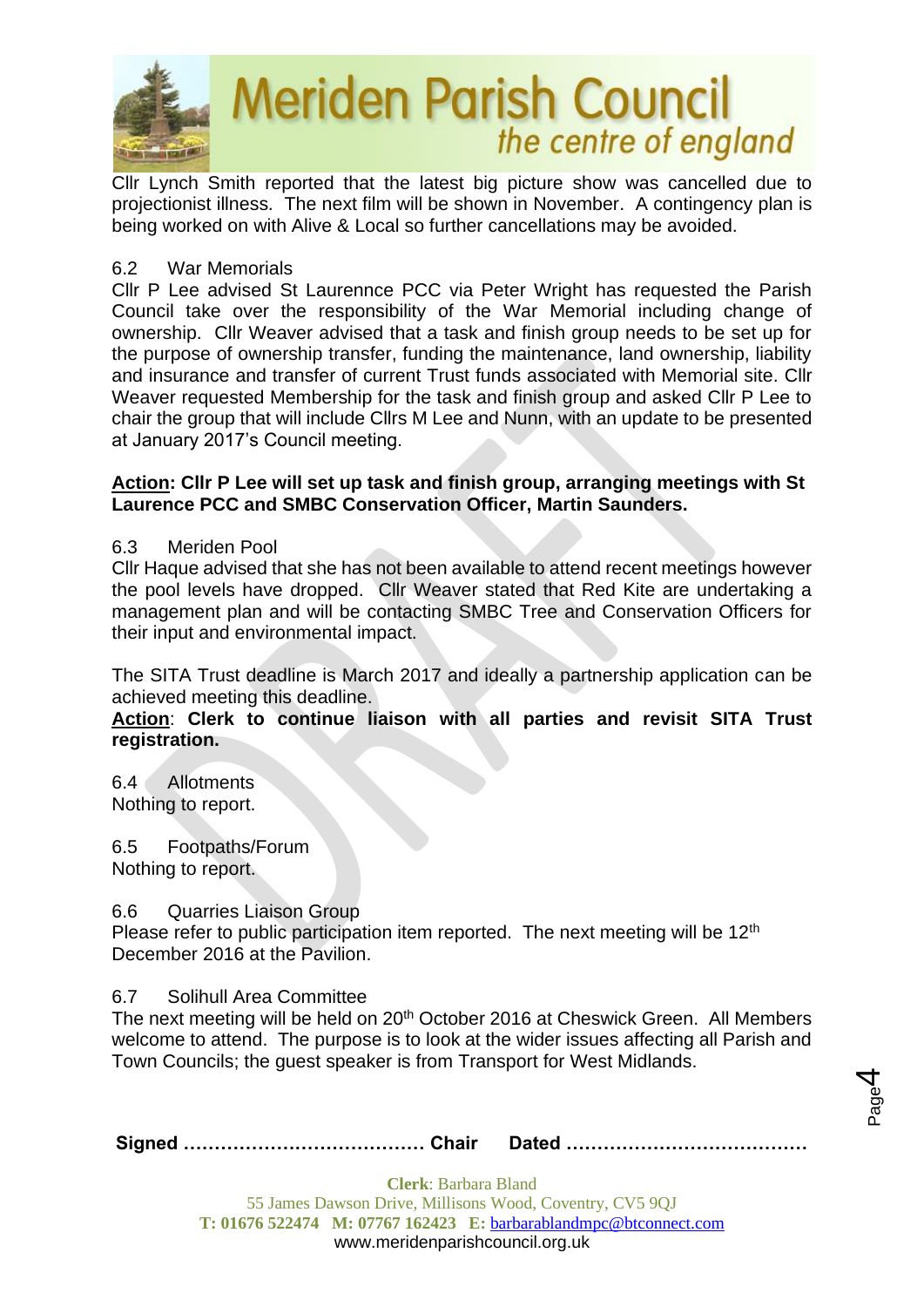

## 6.8 Tree Wardens & TPO List

Cllr Lynch-Smith advised that she will be meeting the potential tree warden during half term. She also advised the removal of trees from land behind the Firs. **Clerk: Cllr Lynch-Smith to update at November's meeting.**

### 6.9 Community Surgeries

The Clerk advised no residents in attendance for latest surgery. It was suggested that issues should be raised in advance of surgery notifications be placed on Meriden Watch site. Further discussion regarding bookable slots, combining with Beat Surgery and how to maximise attendance was considered without any resolution.

**Action:** The clerk to liaise with rural Police team and Neighbourhood Co-ordinator to look at ways of promoting this service and maximising opportunities to increase attendance.

### 6.10 Community Speed Watch

Nothing to report. Cllr Lynch Smith recorded her frustration with the police team regarding lack of support to conclude training for the Parish Council to operate speed watch. The suggestion is to offer a Sunday to conclude training.

## **Action: Cllr Barber to follow up and provide update at next meeting.**

### 6.11 HS2

Cllr Weaver advised this was still going through the House of Lords Select Committee. Following representation to Caroline Spelman MP a meeting is arranged for 18th October 2016 for Parish Councillors to meet with Ward Councillors, Cabinet Portfolio holder, SMBC HS2 Lead, for the purpose of discussing the concerns around the relocation of Bickenhill Household Waste Recycling Centre to Meriden, its consequences and impact to Meriden and wider community.

## **Action: Cllr Weaver to provide an update at November meeting.**

6.12 Meriden Sports Park (quarterly summary only)

Cllr Weaver provided the following summary of Sports Park Director's meeting held on 12th October 2016:-

- 1. Malcolm Eggar co-opted to Sports Park Management Company.
- 2. Directors may consider changing Accountant for 2016-17 financial year end.
- 3. Business Plan

Red Kite appointed to write business plan (Trustees funding). Met with RW/BB and Trustees; part of the plan will be to achieve Green Flag Award (quality Park status).

4. User's Group

Very positive and current users include

- Rachel Platt Parent & Toddler Wednesdays & Fridays
- Mosaic FC
- AF Solihull 2<sup>nd</sup> team

**Signed ………………………………… Chair Dated …………………………………**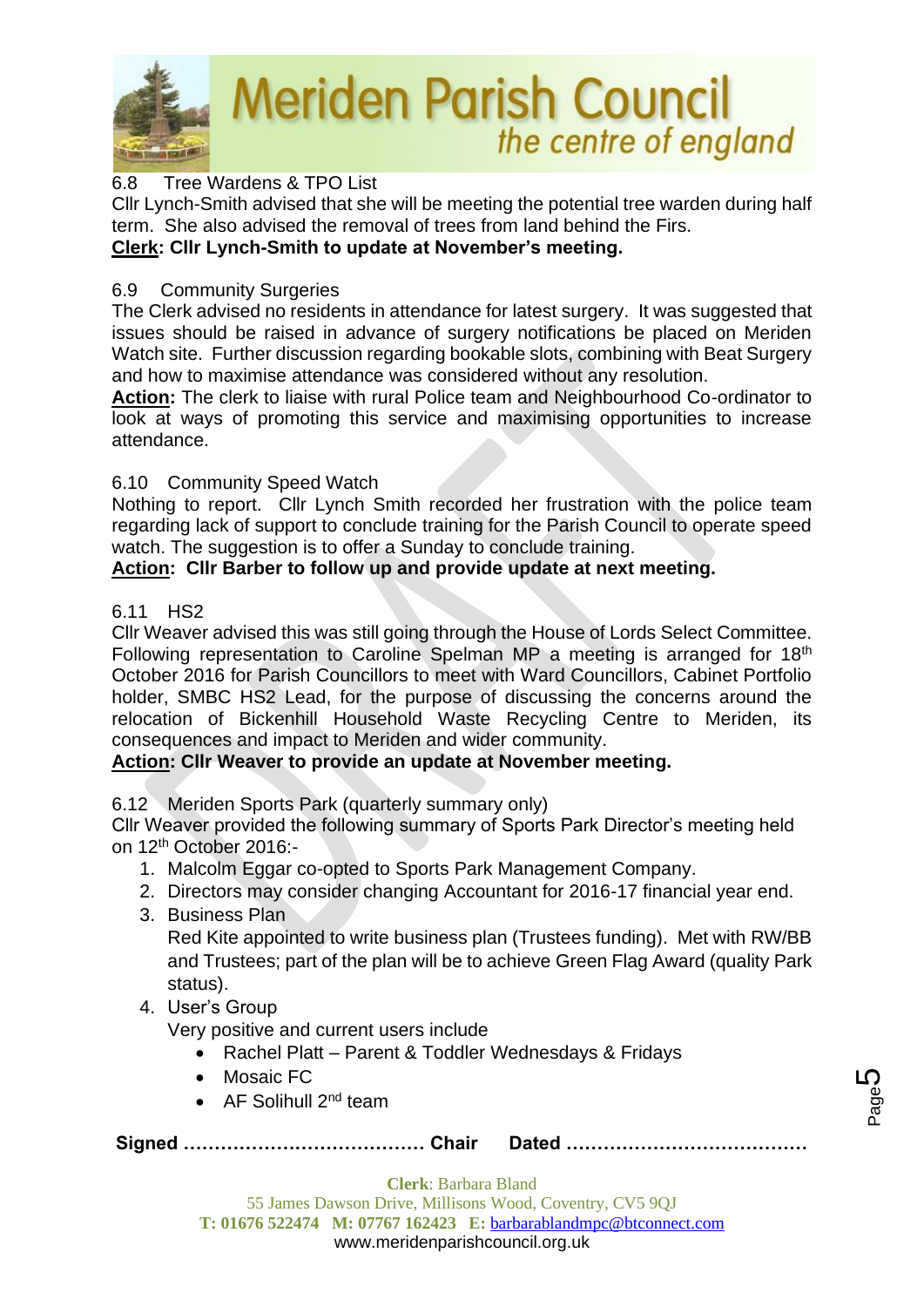

- Meriden Rovers U-12's
- Heart of England CC
- Meriden CC
- Aston Old Heads CC
- Last Man Standing CC
- ESOS
- Cameo
- Children's Tennis
- Meriden Vintage Teas
- Vision Academy
- Holiday Sports Camps (Paul Jayes)

Feedback from all clubs/groups all good with no problems. Open/Close of Pavilion currently being managed by Directors.

5. Maintenance/Improvements

Play Area

Phase 1 complete

Phase 2 on hold due to capital funding issues.

Patrol Alarms

Upgrade to existing cameras and DVR on hold due to capital funding issues.

6. Directors advised of Grant Thorton report and technical issues including VAT & freehold transfer of sports park to parish council.

Action: Draft formal letter outlining key issues and financial liability to SMBC.

The next Directors meeting is 14/12/16 @ 7pm Pavilion, Meriden Sports Park.

## **7. Clerk's Report**

The Clerk advised actions are reflected in agenda items.

## **8. District and Ward Councillor Reports**

Cllr Bell advised that Fordson Farm continues to raise concerns with SMBC accepting what the owner is doing is illegal. Enforcement are currently working through options.

## **9. Correspondence & Communication**

Chair advised the following:-

- Firebird Singers present "Christmas at the Manor" Sunday 11<sup>th</sup> December at 6pm. Tickets £5 and all proceeds to Alzheimer's Society.
- Remembrance Service Invitation from the Mayor to attend War Memorial Service Solihull on 13<sup>th</sup> November 2016. Cllr Lynch-Smith confirmed her attendance on behalf of the Parish Council.

**Action:** The clerk to accept the Mayor's invitation on behalf of Cllr Lynch-Smith.

**Signed ………………………………… Chair Dated …………………………………**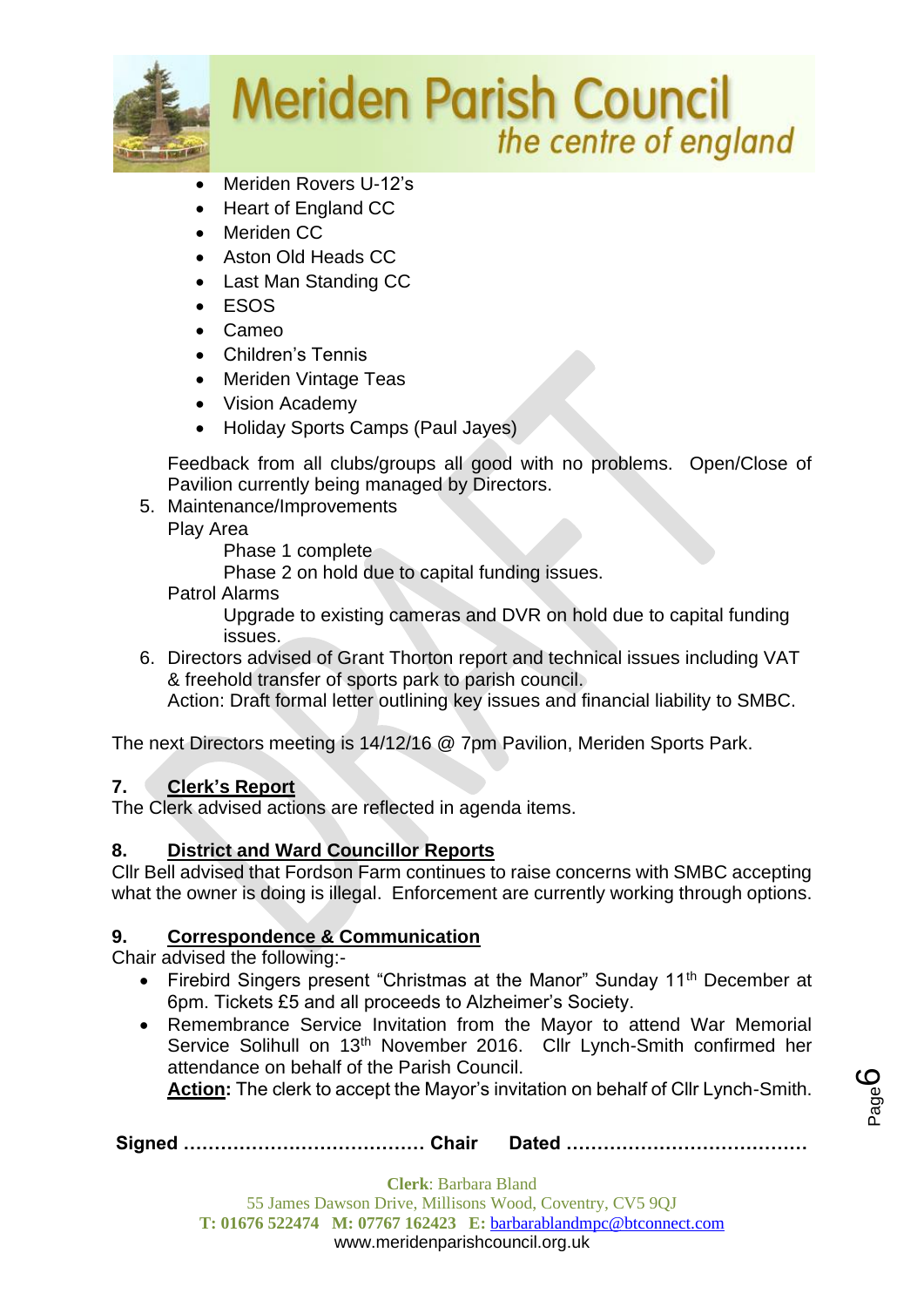

Solihull Libraries Consultation Engagement Event on 21<sup>st</sup> October at the Pavilion, Meriden Sports Park. The purpose is follow up of recent Libraries Survey and opportunity for library users to say what they want from their local library service.

## **10. Meriden Village Matters**

10.1 Library Update Nothing to report.

10.2 Village Commemoration WW1

Cllr P Lee advised that services are to be held at the Cross rather than the Church.

10.3 Meriden Gate (transfer of freehold of land known as Meriden Sports Park) Nothing to report.

10.4 Taylor Wimpey (Transfer of Allotments/freehold land) Nothing to report.

### 10.5 Highways

The clerk advised that the Fillongley Road Crossing petition had been considered at Cabinet with the following outcome received from the Performance Officer on 17<sup>th</sup> October 2016:-

*"With regards to the above petition, I can confirm that this was considered by the Cabinet Member at his decision-session on 6 October.*

*The full report and its appendices can be viewed at: <http://modern-gov/ieListDocuments.aspx?CId=249&MId=5715&Ver=4>*

*It is recommended that the traffic conditions observed in Fillongley Road do not justify the provision of a formal pedestrian crossing on Fillongley Road, near Main Road. It is further recommended that to help manage service demand the situation on Fillongley Road should not be reviewed again for at least 3 years, unless there is a material change in traffic conditions in the area.*

*If you have any further queries please do not hesitate to contact Davinder Chohan 0121 704 6432 or at [dchohan@solihull.gov.uk"](mailto:dchohan@solihull.gov.uk)*

**Action:** The outcome to be posted on Meriden Watch site and also links to Parish Council website.

10.6 Land Registry & Ownership Nothing to report.

10.7 Solihull Neighbourhoods in Bloom 2016

**Signed ………………………………… Chair Dated …………………………………**

Page  $\blacktriangleright$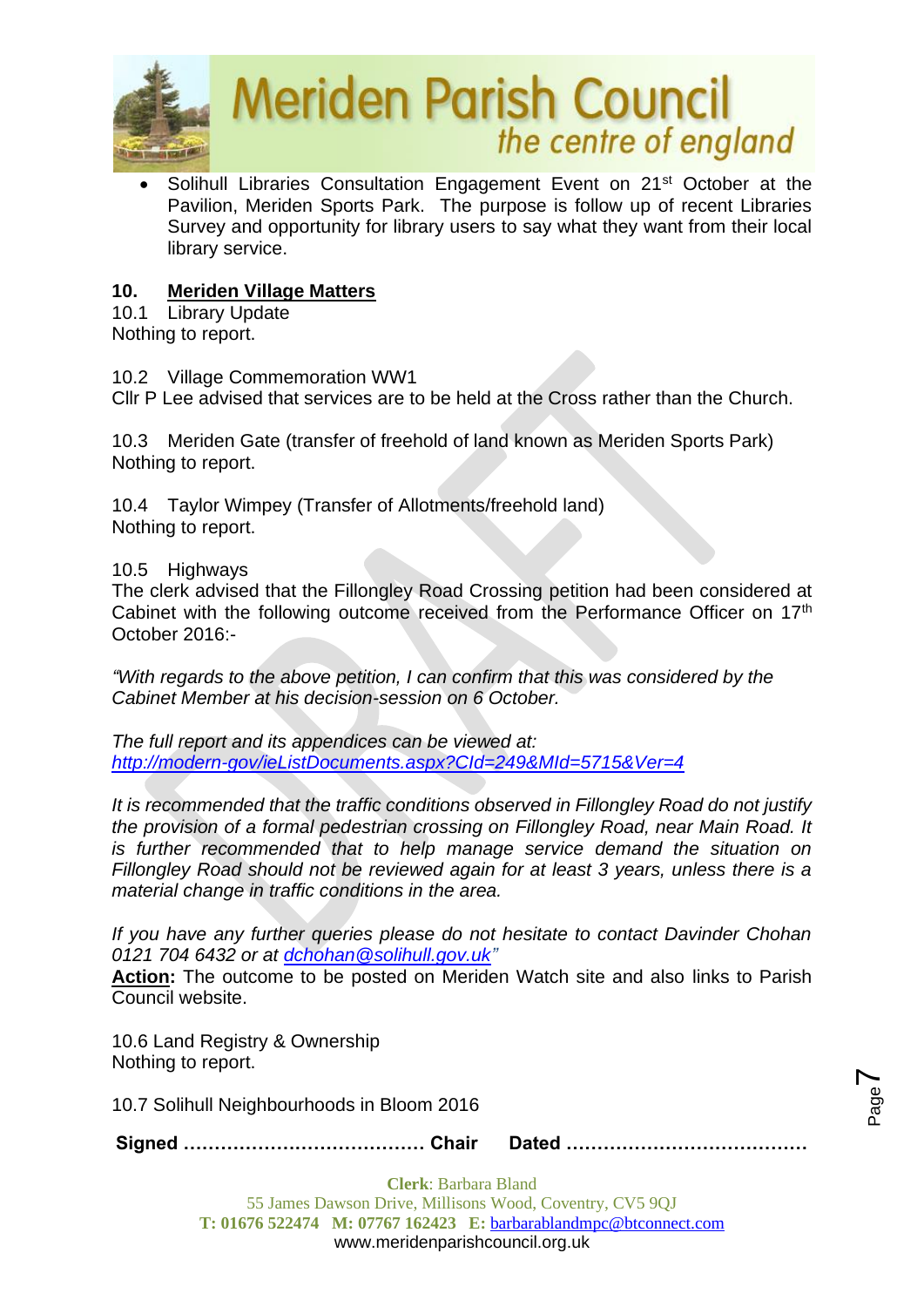

The clerk reported that Meriden Bloomers received "runners up" in the best village category with the Queens Head and Fen John winning their categories.

Members recorded their thanks to the clerk and Chris Dean on behalf of Meriden Bloomers team.

### **Action**: **The clerk to liaise with Rangers and Parks regarding wildflower planting in Millisons Wood and planning commences for 2017.**

### 10.8 Litter

This item continues to be an issue and is referred to Tammy Rowley and Bruce Brant who have requested all residents call the Connect number 0121 704 6000 who will log the call with street cleansing and the number of calls/incidents may be tracked. Areas of Highfield, Alspath and Arden are affected together with increased litter on the Green and around the Pool.

### **Action**: **The clerk to put this onto website for resident information.**

10.9 Mobile Mast Update Nothing to report.

10.10 Local Council Award Scheme

Chair advised that further to Development Day held on 1st October, a task and finish group had been set with membership of Cllrs Weaver, Nunn, Lynch-Smith, Barber and clerk to achieve Quality status.

10.11i 82 Bus Route & Failure of Service

Cllr Nunn advised that the survey results had been shared with Transport for West Midlands (TfWM), Andrew Harding. An email had been sent stating that "TfWM needs to improve the frequency of service and this has been shared with the service provider, Diamond Buses.

**Action:** Cllr Nunn to continue to pursue TfWM for service improvements.

### 10.11ii89 Replacement Service for Taxi-Bus

Following the attendance of 40 residents at September's meeting, a follow up consultation event was facilitated by the Parish Council on  $4<sup>th</sup>$  October with representatives from TfWM and 89 service provider IGO. The event was well attended with 24 residents debating and removal of taxi bus and replacement service that does not meet community needs. The removal of the service has been distressing for service users.

Cllr Weaver advised that the Parish Council challenged Transport for West Midlands actions and after detailed discussion with the Government Equalities Office, a case reference number was recorded. Under the Disability Discrimination Act 1995 replaced by the Equality Act 2010 c.15 (part 10 chapter 1 section 149), the Parish Council challenges Transport for West Midlands decision to remove the taxi-bus

**Signed ………………………………… Chair Dated …………………………………**

Page  $\infty$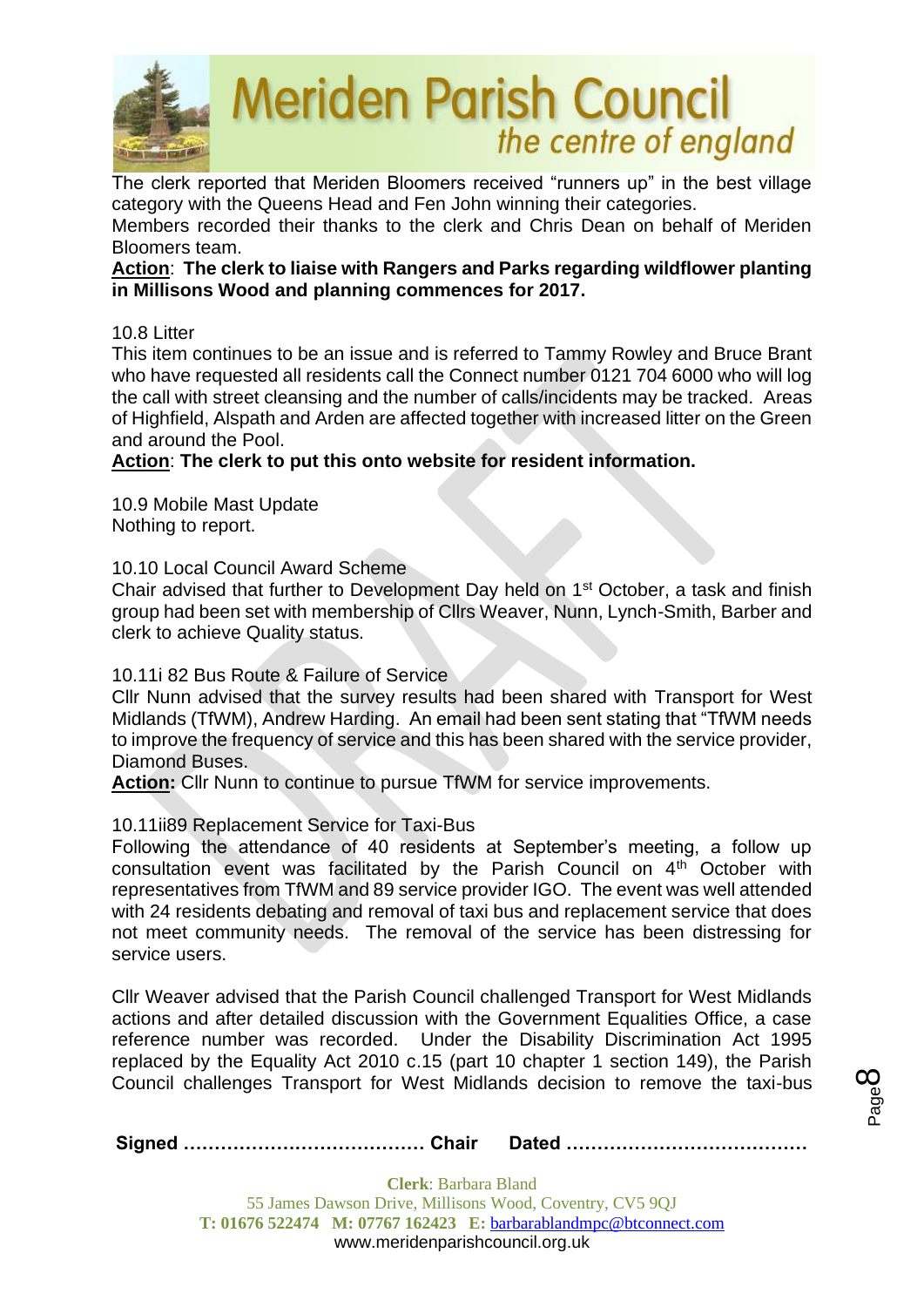

service that has served the rural community of Meriden for seventeen years. Under the Public Sector Equality Duty the following three stages need to be met:-

- 1. Eliminate unlawful discrimination for any conduct under the Public Sector Equality Duty that is unlawful;
- 2. Advance equality of opportunity;
- 3. Foster good relations.

There is an obligation for Transport for West Midlands to show due regard relative to the impact and effects of residents. Transport for West Midlands is required to undertake an "impact assessment" regarding the cessation of service with a duty of care to users in providing a substitute service that assists rather than marginalises.

A letter has also been sent to SMBC Chief Executive urging the ring and ride service to be provided to Meriden Ward.

**Action**: The Parish Council awaits a formal response from TfWM. Another consultation is arranged for early November, date to be advised. TfWM and IGO representatives are invited to attend November's Council meeting to provide and update to Members.

10.12 Street Association Project Nothing to report.

### **11. Solihull Partnership Forum**

Nothing to report as Cllr Weaver did not attend.

### **12. Planning Matters**

12.1 Neighbourhood Planning Update

Cllr Weaver reported that the Planning Consultant attended the 15<sup>th</sup> September's meeting with a view of updating results of recent survey and consolidate report that will form policy process.

**Action**: Cllr M Lee to conclude survey results and report.

### 12.2 Solihull Local Plan Review & Meriden Sites

Cllr Weaver advised that this was widely discussed at September's Neighbourhood Planning meeting with the Planning Consultant who had commenced technical assessments of the identified sites located in Meriden. The independent assessments will be used to influence SMBC's decision making process.

The public consultation event facilitated by the Neighbourhood Planning group on 24<sup>th</sup> September was attended by 127 residents. There was a clear lead of preferred sites and this will be used as a straw poll and summary report to take to SMBC planning to influence their decision making process with a meeting arranged for 19<sup>th</sup> October with Maurice Barlow, Cllr Weaver and Neil Pearce. It is likely that SMBC draft plan of

**Signed ………………………………… Chair Dated …………………………………**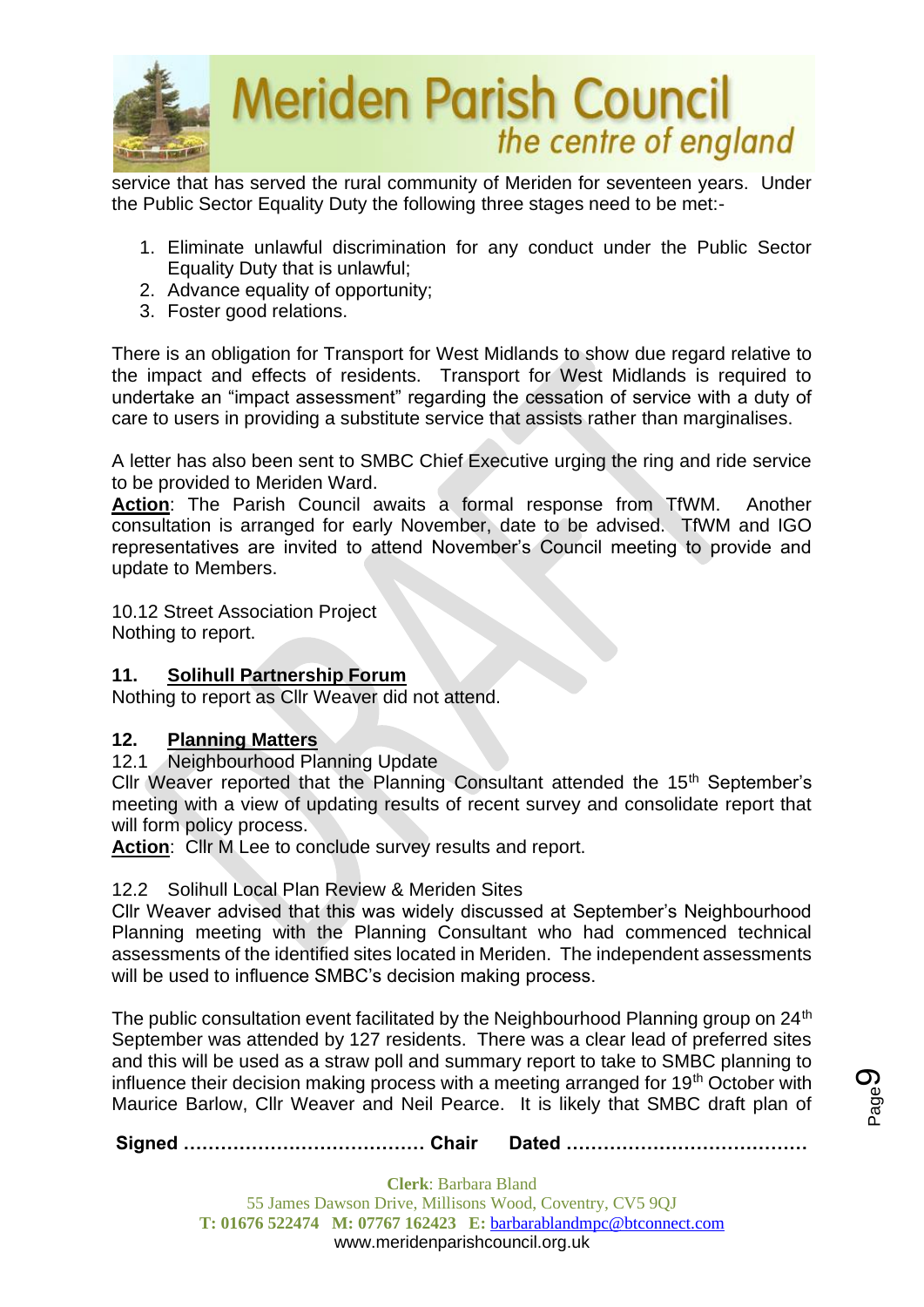

preferred sites will go before Cabinet Member on 3rd November 2016. Further updates will be provided at Neighbourhood Planning meeting on 20<sup>th</sup> October 2016. **Action**: Cllr M Lee and Cllr R Weaver will continue dialogue with SMBC and planning consultant and provide updates for public access via website.

### 12.3 Planning Application Status Updates

Cllr Kipling received updated schedule of applications processed from Cllr Barber from reported below. Copies of schedules for period April to September may be accessed from website:-

### **PLANNING OCTOBER 2016**

| Planning           | Address                 | <b>Planning Request</b>               | Decision                |
|--------------------|-------------------------|---------------------------------------|-------------------------|
| Application        |                         |                                       |                         |
| Ref. No:           | Five Oaks Church        | Prior notification for a ground floor | <b>Status: Awaiting</b> |
| PL/2016/02517/PNH  | Lane Meriden            | rear extension measuring 5.8m         | decision                |
|                    | Solihull CV7 7HX        | beyond the original rear wall, at a   |                         |
|                    |                         | maximum height of 4m, and             |                         |
|                    |                         | measuring 2.5m at the eaves.          |                         |
|                    | <b>Old Vicarage</b>     | <b>Construction of open carport.</b>  | <b>Status: Awaiting</b> |
| Ref. No:           | <b>Church Lane</b>      |                                       | decision                |
| PL/2016/02429/MINF | <b>Meriden Solihull</b> |                                       |                         |
| HO.                | CV7 7HX                 |                                       |                         |
| Ref. No:           | 18 The Croft            | <b>First floor extension</b>          | <b>Status: Awaiting</b> |
| PL/2016/02378/MINF | <b>Meriden Solihull</b> |                                       | decision                |
| HO                 | CV7 7NQ                 |                                       |                         |

**Action**: Planning Committee to process applications using SMBC planning portal and update Members accordingly.

12.4 Update of Old Garage & Caravan Storage Site, Birmingham Road Nothing to report.

12.5 Land for Burial – Cllr Lynch-Smith Nothing to report.

12.6 Copse & Bridleway Nothing to report.

12.7 Community Asset/Right to Bid

The clerk is in receipt of the application to register Oddfellows Allotments from the planning consultant, to complete the formal application process which remains ongoing.

**Action**: **The clerk will complete application process and submit to SMBC.**

12.8 Enforcement Notice Register Nothing to report.

|--|--|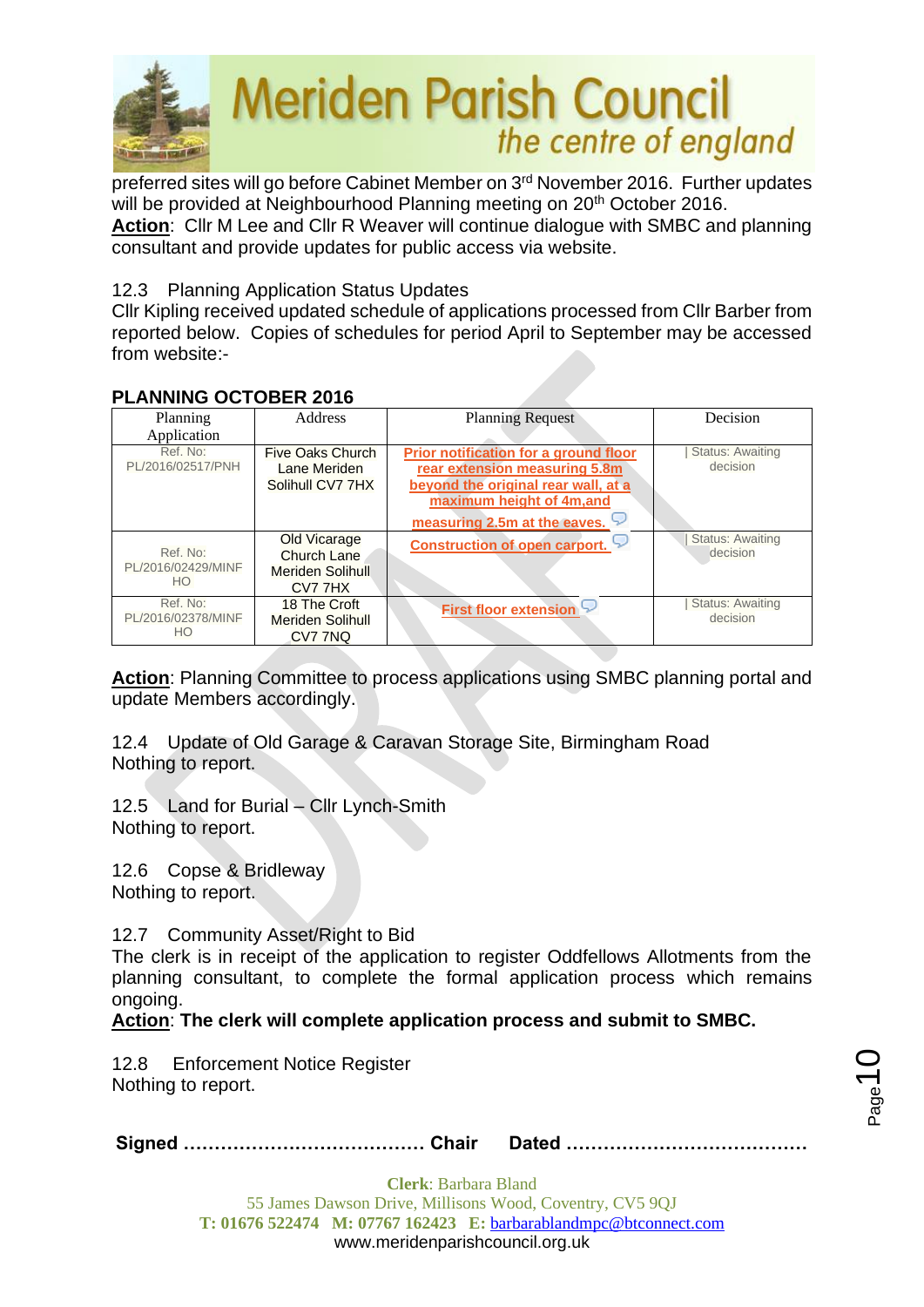

## **13. Parish Council Development Day**

### **1. Local Council Award Scheme**

A task and finish group comprising of Cllrs Weaver, Nunn, Lynch-Smith, Barber and clerk agreed to achieve Quality status process.

**Action**: Task and Finish Group.

### **2. Website**

It was agreed that Cllrs Weaver, Barber and the clerk to meet with Real Point to receive update on new website and provide new brand, photo gallery, pen portraits and start to look at population of new website content from old. There is a problem with new email addresses and access which the clerk will report to Real Point for investigation. **Action**: The clerk to co-ordinate meetings with Real Point.

## **3. Funding Applications & Working Groups**

• *Poppy Memorial Site (aim for completion 11-11-2018 centenary)* WW1 committee will take over and co-ordinate this project and seek funding for a memorial site.

**Action**: Cllr M Lee to lead.

## • *Meriden Pool*

Cllrs Weaver, Haque and the clerk will continue to work with SMBC and Red Kite to complete a partnership application to SITA Trust for funding.

**Action**: Red Kite commissioned to write 5 year management plan linked to funding application.

## **4. Forward Project & Financial Planning**

It was agreed that Finance Committee would work on this linked to budget and make recommendations to full Council for approval.

**Action**: Finance Committee to lead and make recommendations to full Council.

## **5. Grant Thornton**

Legal advice to be received from Wright Hassall and SMBC's legal team.

**Action**: Cllr Weaver and clerk continue to work with legal and financial advisors on the technical issues raised in the audit certificate and report.

A date to be confirmed for next development day in January 2017.

## **14. New Website**

Please refer to item 13.2 above and actions from Council Development Day.

## **15. Councillor's reports and items for future agenda**

Cllr Kipling requested the following items be placed on the next agenda for discussion and recommendation to SMBC.

**Signed ………………………………… Chair Dated …………………………………**